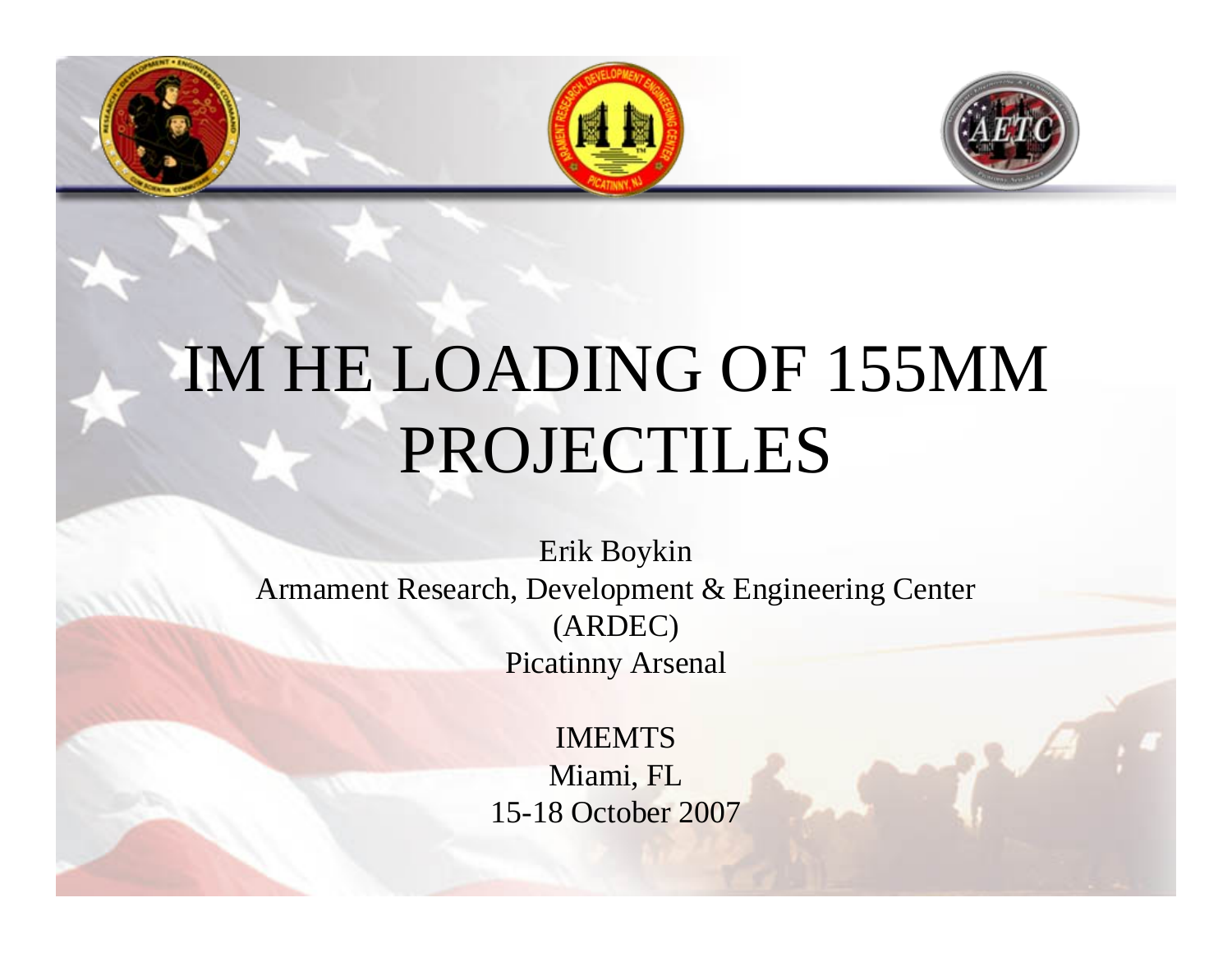### Outline

- Background
- IM Loading Equipment
- Model Based Controls (MBC)
- Cooling Profiles
- Developed IM Processes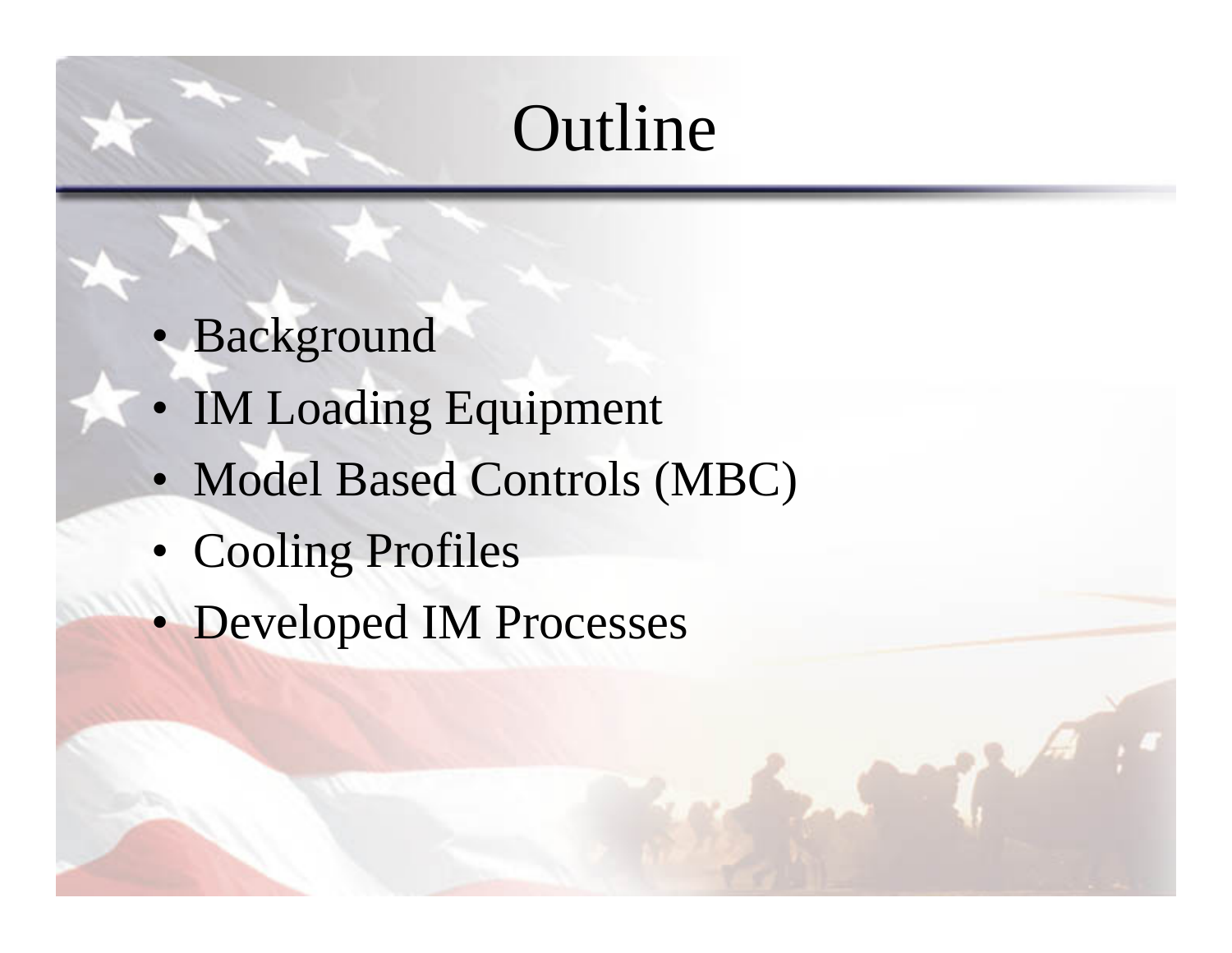### Background

- ARDEC's Pilot Plant Loading Facility utilizes state of the art melt pour equipment to develop loading processes for IM replacements of TNT and Composition B.
- Tight controls over equipment and processes are necessary to meet stringent cast quality specification requirements for artillery projectiles. These tight controls yield quality projectiles that can be used for IM testing.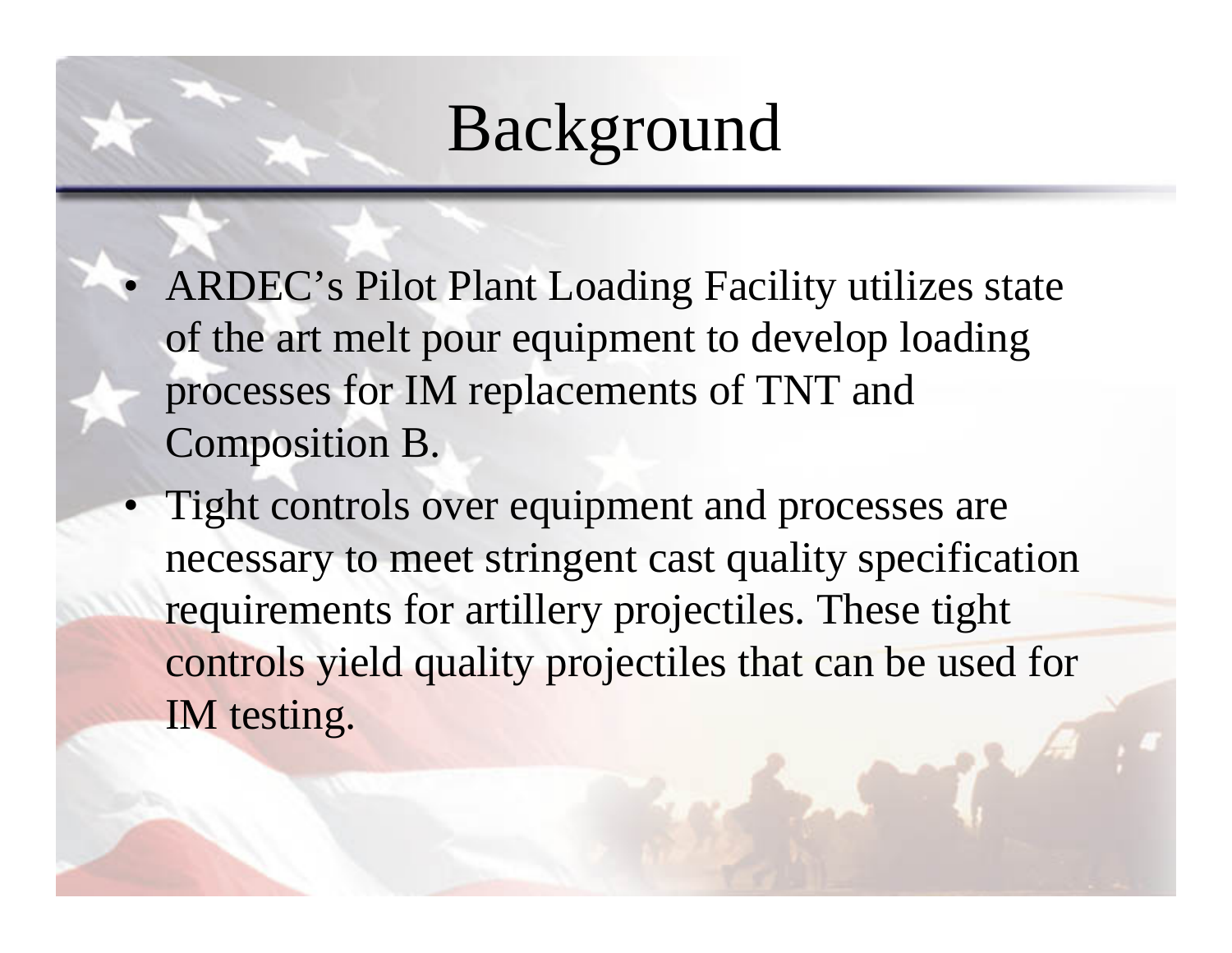# IM Loading Equipment

#### Safe Line Explosive Screener 50 Gallon Melt Kettle





Metal Parts Preheat Oven



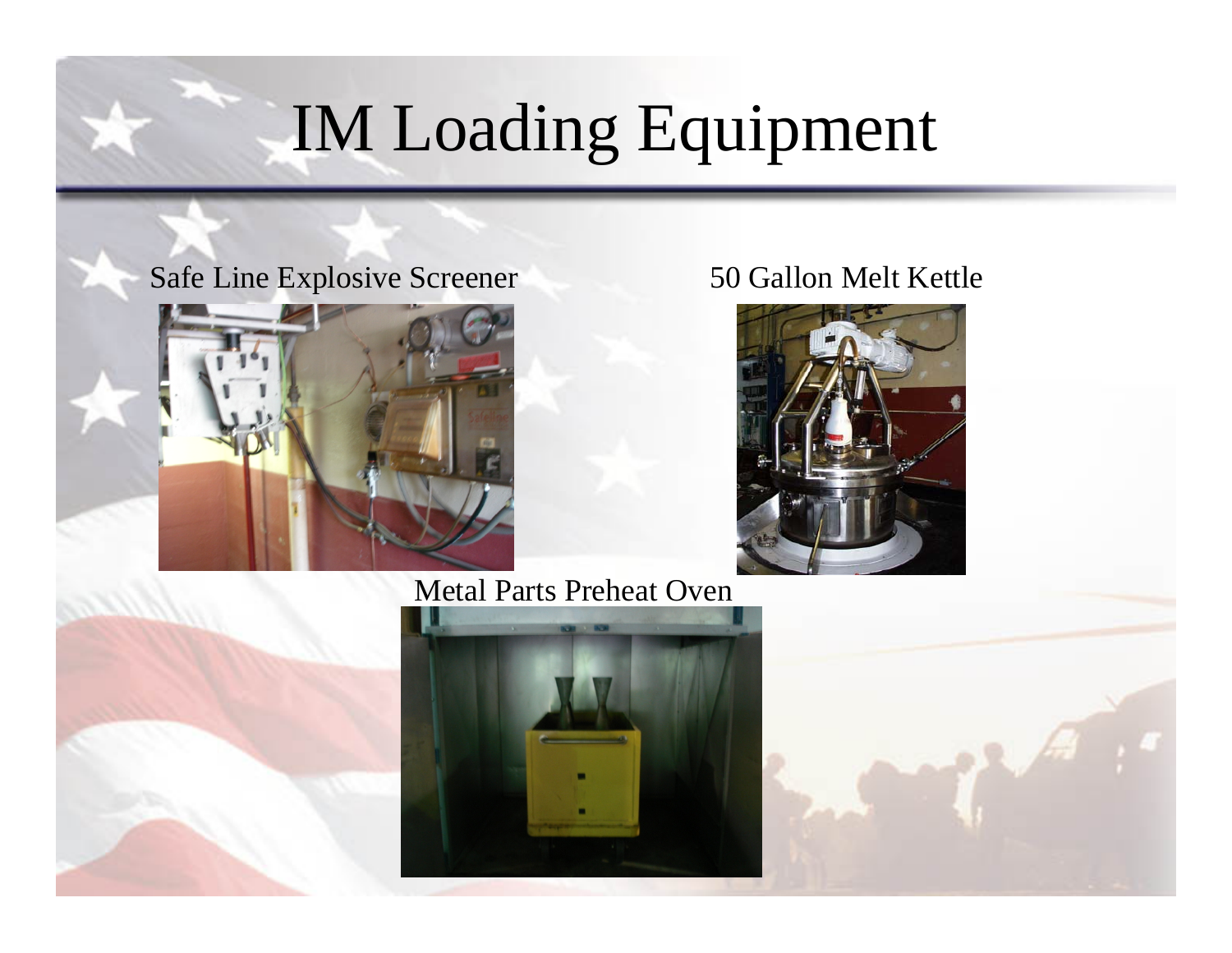# IM Loading Equipment Cont.

#### 4-Nozzle Pouring Machine Controlled Cooling Oven



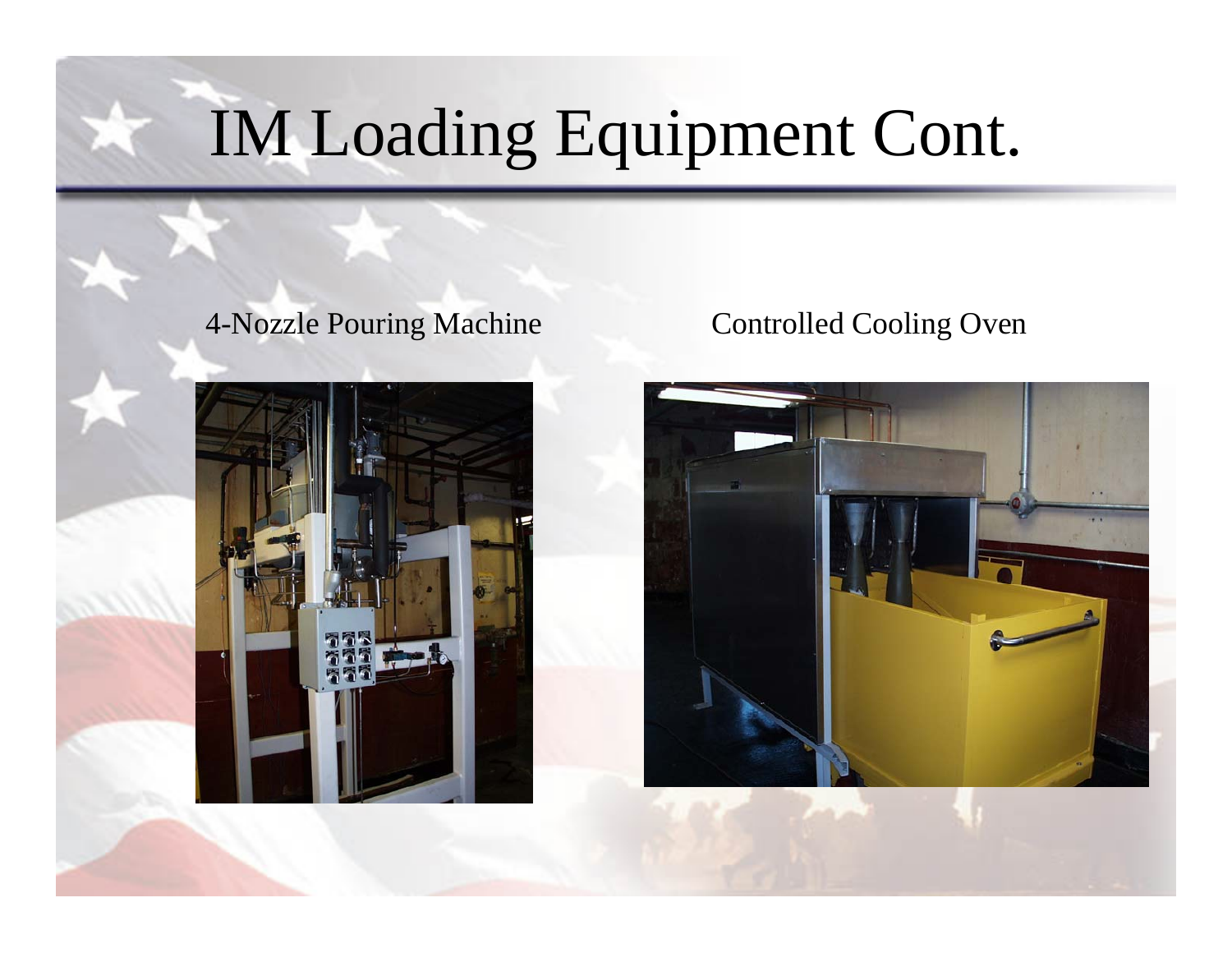#### Model Base Controls (MBC)

- The MBC System utilizes cart water level sensors, thermocouples, data collectors, and real time control screens to develop loading processes.
- The MBC system allows for changes to be made to cooling parameters in real time or by analyzing the results of previous test runs.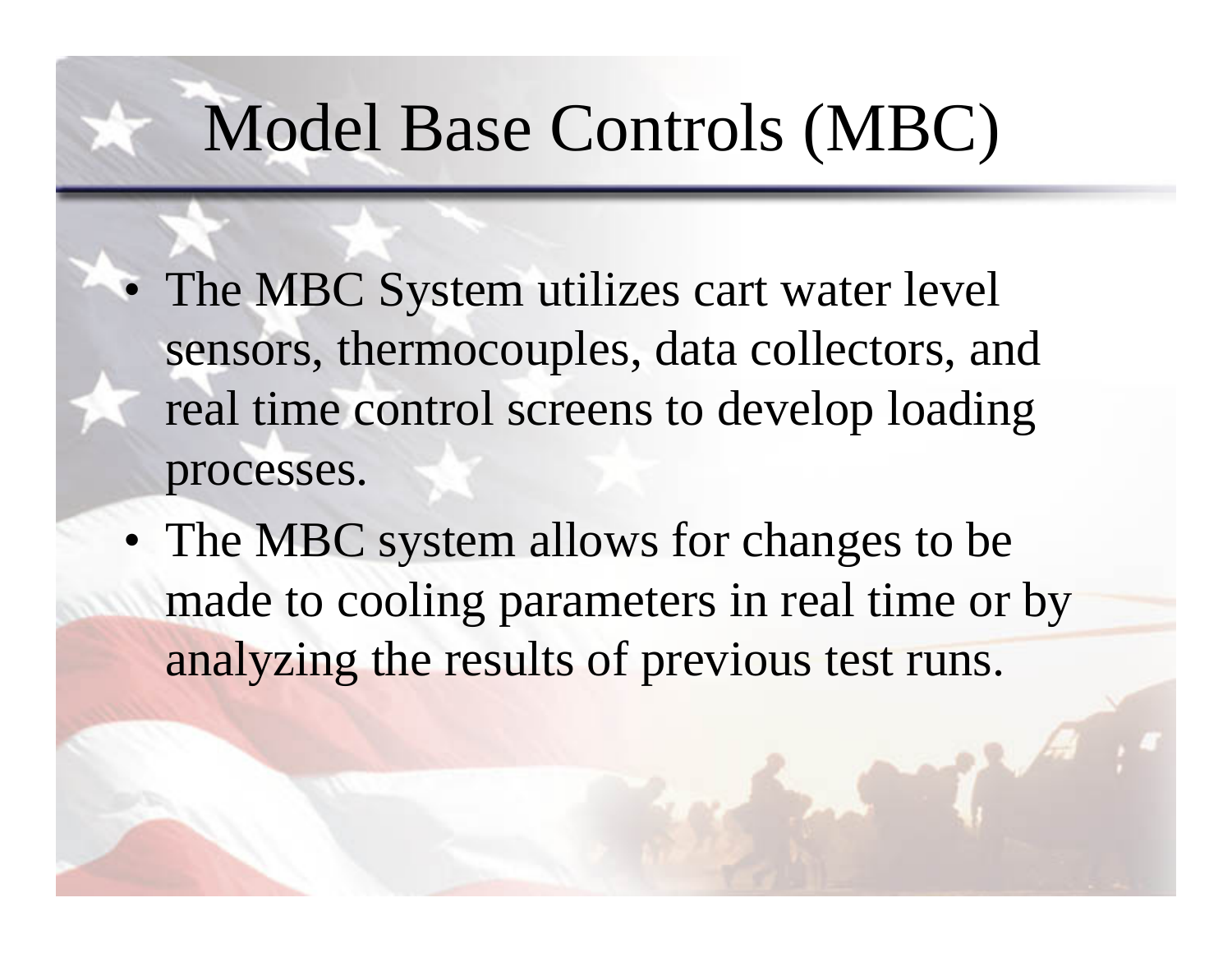## MBC Equipment

#### HMI Control Screen Data Collector

| 230                                                                                                    | <b>Temp Lower</b>                            | 230                                                                                       | <b>Temp Upper</b>                            |                                             |  |  |  |  |  |
|--------------------------------------------------------------------------------------------------------|----------------------------------------------|-------------------------------------------------------------------------------------------|----------------------------------------------|---------------------------------------------|--|--|--|--|--|
| 220<br>210<br>200<br>190<br>180 <sub>1</sub><br>$170 -$<br>0206 PM<br>02:07 PM<br>08/30/07<br>08/30/07 | 02:08 PM<br>02:09 PM<br>08/30/07<br>08/30/07 | 220<br>210<br>200<br>190<br>180<br>$170 -$<br>02:06 PM<br>0210 PM<br>08/30/07<br>08/30/07 | 02:07 PM<br>02:08 PM<br>08/30/07<br>08/30/07 | 0210 PM<br>02:09 PM<br>08/30/07<br>08/30/07 |  |  |  |  |  |
| Cart Info                                                                                              |                                              | 5<br><b>Purdue Model Control</b>                                                          |                                              | 13                                          |  |  |  |  |  |
| Cart Water Height [in]                                                                                 | Model Height [in]                            | Model Temp (F)                                                                            | <b>MBC</b> Enable                            | <b>MBC Dirable</b>                          |  |  |  |  |  |
|                                                                                                        |                                              |                                                                                           | Fil Cart                                     | Stop Fill                                   |  |  |  |  |  |
|                                                                                                        | <b>Model File</b>                            | Model Run Time (hr)                                                                       |                                              | Stop Drain<br>Surge Limit Switch            |  |  |  |  |  |
|                                                                                                        | C:\MeltPourModel.xls                         |                                                                                           | <b>Drain Cart</b>                            |                                             |  |  |  |  |  |
|                                                                                                        |                                              |                                                                                           |                                              |                                             |  |  |  |  |  |
|                                                                                                        | <b>Model Current Step</b>                    | Model Total Run Time (hr)                                                                 | $\mathbb{R}$                                 |                                             |  |  |  |  |  |

| a Collectuso, Brenoc.                                                                           |                                 |               |   | NBI Companied Registry                  |  |  |  |
|-------------------------------------------------------------------------------------------------|---------------------------------|---------------|---|-----------------------------------------|--|--|--|
| Contractor of Party                                                                             | <b>Voke</b>                     | <b>ANT</b>    | ▣ | Dille                                   |  |  |  |
| <b>Northern Carl Carl Liste Service</b>                                                         | ×                               |               | ш | <b>A SP R. NIRTO</b>                    |  |  |  |
| <b>Northern Carl Thernie Int</b>                                                                | <b>Calve</b>                    | ٠             |   | <b>Will Purchase</b>                    |  |  |  |
| <b>Market Ave Dear Printers</b>                                                                 | <b>Cable</b>                    | ٠             |   | <b>W. B. Punches Lack of</b>            |  |  |  |
| <b>Shelffart (a) surface</b>                                                                    | ×                               |               |   | <b>B. B. Cordon</b>                     |  |  |  |
| March 2 (MA 147) such against                                                                   | False                           | ۰             |   | <b>WARTON</b>                           |  |  |  |
| <b>Mail I And Car Controlled Ave.</b>                                                           | 獅                               | u             |   | <b>Wallace Wallace</b>                  |  |  |  |
| Made Town Class Support and Small of                                                            | <b>Target</b>                   | u             |   | <b>A Receptionism</b>                   |  |  |  |
| Modifican Cast TempSonFloor                                                                     | 135                             |               |   | <b>A Took</b>                           |  |  |  |
| <b>Madrida Call Information</b>                                                                 | 227543947 W                     |               |   |                                         |  |  |  |
| strait final Cast In later Terrary                                                              |                                 |               |   |                                         |  |  |  |
| <b>Netfins Cool from Parenthisal and</b>                                                        | w                               | u             |   |                                         |  |  |  |
| Mar Bootham Farahaud and                                                                        | 113                             | u             |   |                                         |  |  |  |
| <b>Madridge Cloud Trees Cloud and Informational and Integrated</b>                              | b N                             | w             |   |                                         |  |  |  |
| <b>Marine Templement Text!</b>                                                                  |                                 | w             |   |                                         |  |  |  |
| <b>Shariff propriational authority</b>                                                          |                                 | w             |   |                                         |  |  |  |
| Hell mechani artist                                                                             |                                 | w             |   |                                         |  |  |  |
| Matthew Templement Text12                                                                       |                                 | w             |   |                                         |  |  |  |
| <b>Und moniquel address</b>                                                                     |                                 | w             |   |                                         |  |  |  |
| Matt <sup>h</sup> oa Targotanoon Tast14                                                         |                                 | w             |   |                                         |  |  |  |
| <b>Mark more Terry Text Search</b>                                                              |                                 | w             |   |                                         |  |  |  |
| Madrison TempConsum Text16                                                                      |                                 | w             |   |                                         |  |  |  |
| Matrice Templement Text2                                                                        |                                 | w             |   |                                         |  |  |  |
| Matrice Templement Text3                                                                        |                                 | w             |   |                                         |  |  |  |
| <b>Madridge Templement Text4</b>                                                                |                                 | w             |   |                                         |  |  |  |
| <b>Rivell announced particular</b>                                                              |                                 | w             |   | *   DCLibrates Drip   Refrank Libraries |  |  |  |
|                                                                                                 |                                 |               |   |                                         |  |  |  |
| <b>INC Semige DC State   Edite Options  </b>                                                    |                                 |               |   |                                         |  |  |  |
| Time Started<br><b>State</b>                                                                    | <b>Collection Rate ASL Fel:</b> |               |   | Sausan Dauden                           |  |  |  |
| <b>STATISTICS STATE</b><br><b>Located</b>                                                       | 48.5                            |               |   | Day 26, 1984, 523, 471                  |  |  |  |
|                                                                                                 | <b>BLINK</b>                    | EVA Size (AS) |   | File Duration                           |  |  |  |
| <b>Current File Name</b>                                                                        | 30.53<br>844                    |               |   | Ltd. N. 1084 926 411                    |  |  |  |
| Analfour/and La Tempo, (1991), (8547) cm                                                        |                                 |               |   |                                         |  |  |  |
| <b>Flass Counsel (1)</b>                                                                        |                                 |               |   |                                         |  |  |  |
| Holly 1980, 1980 or payed advised purchased                                                     | ч                               | (ber Rates)   |   |                                         |  |  |  |
|                                                                                                 |                                 |               |   |                                         |  |  |  |
| <b>Dulput Description</b><br>C. Whatever Will, Project Cape Collector Walt Touchair To Larger's |                                 |               |   |                                         |  |  |  |
|                                                                                                 |                                 |               |   |                                         |  |  |  |
|                                                                                                 |                                 |               |   |                                         |  |  |  |

#### Cart Water Level Sensor

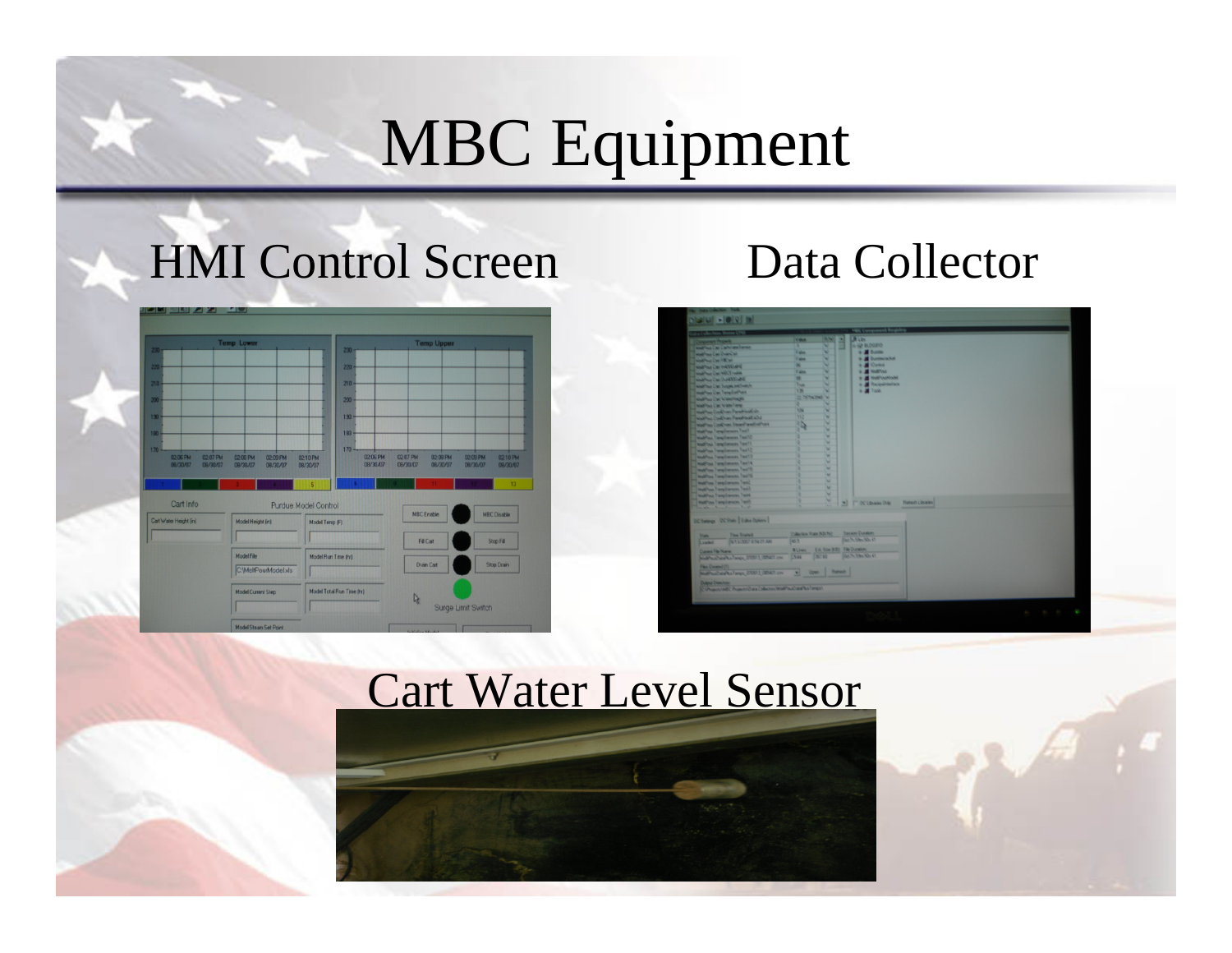## Cooling Profiles

#### IMX-101

**IMX-101 Cooling Profile**

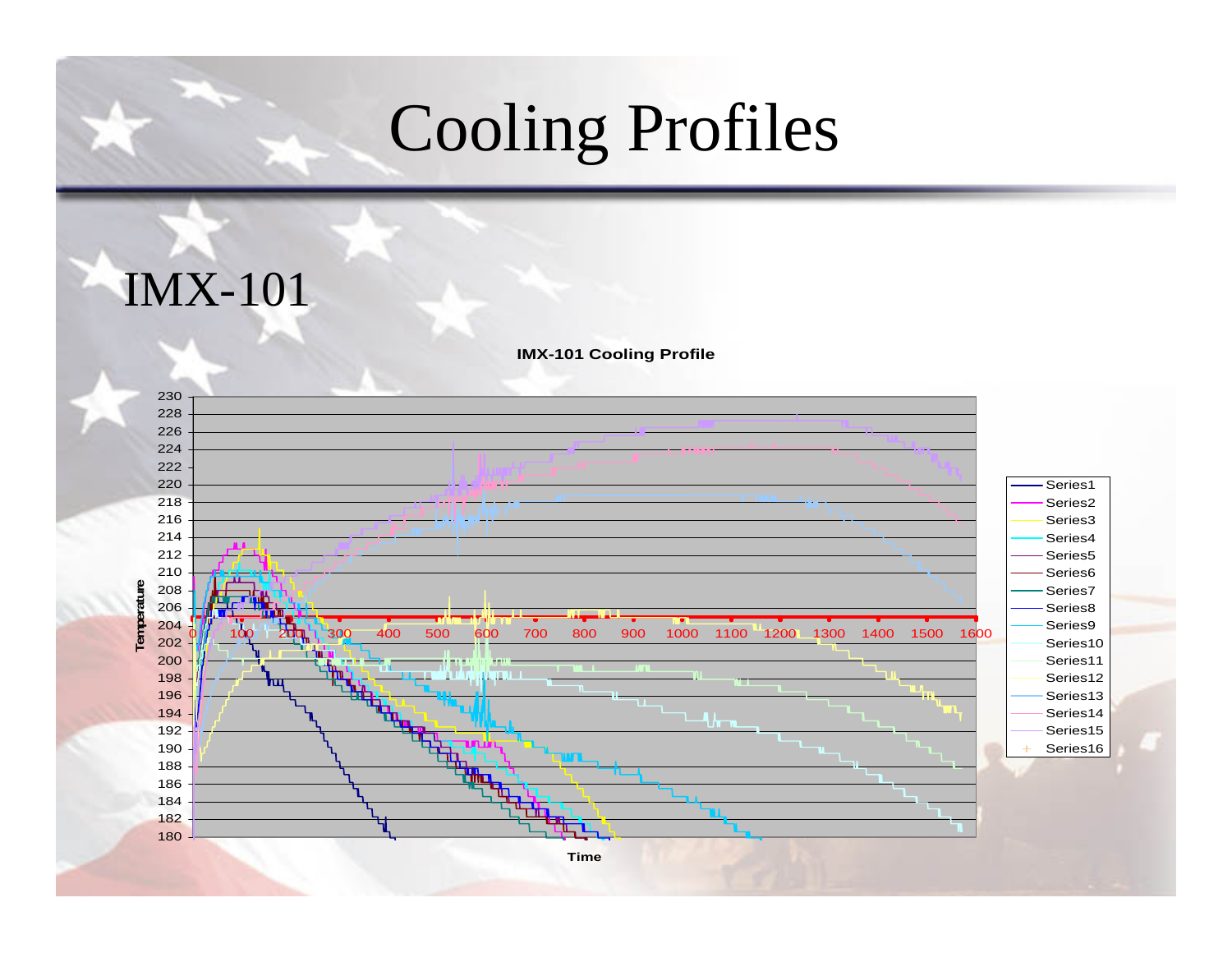### Cooling Profiles

• DEMN-3J

**M795s Loaded with DEMN**